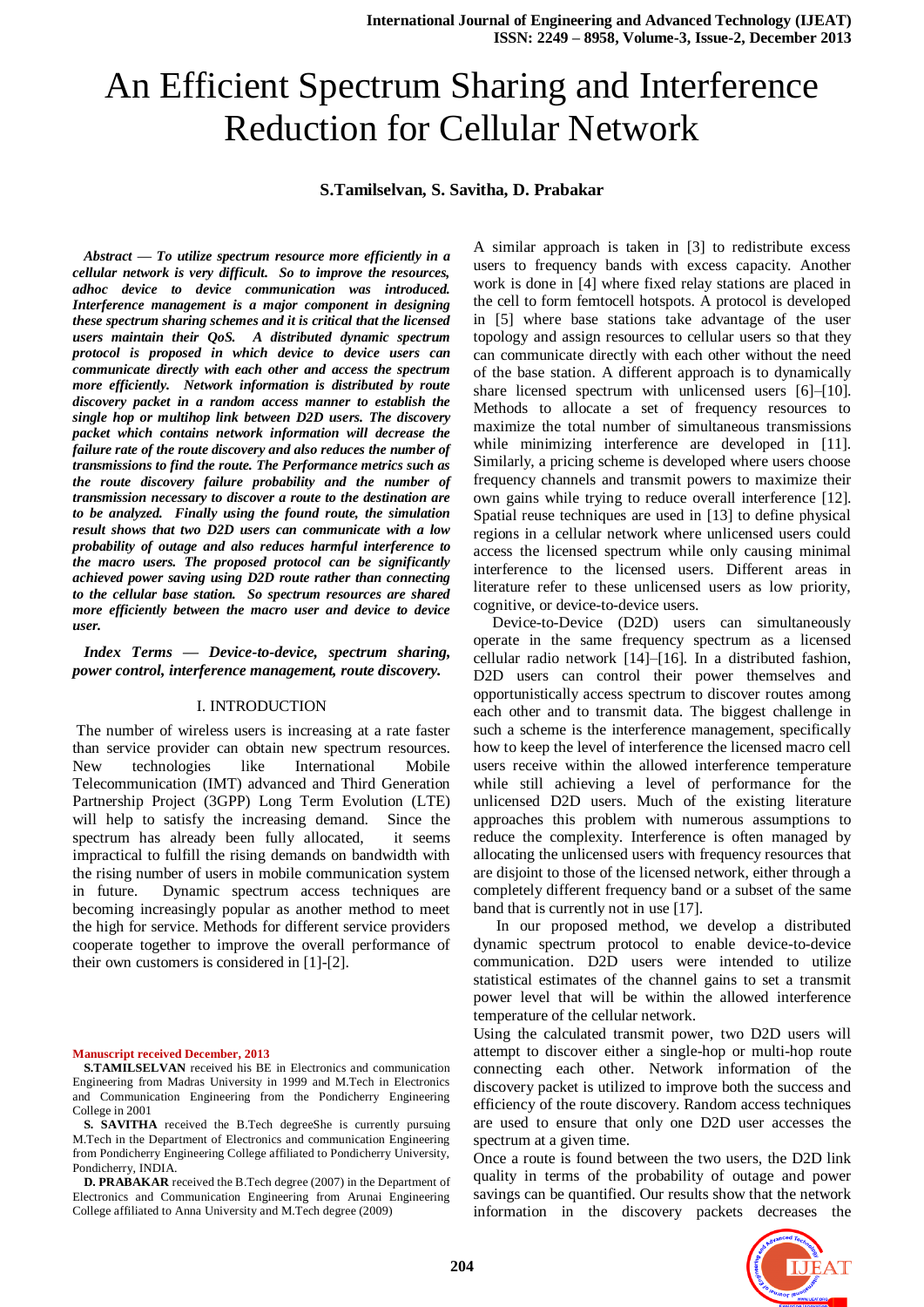probability of failure in finding a route while significantly reducing the number of transmissions necessary to discover a route. With the framework in place to find routes between D2D users, derive the probability of outage for a link between any two D2D users is derived. Perfect channel inversion in the power control is consider to calculate an analytical lower bound on the outage probability and to show that our distributed power control using statistical estimates performs well compared to the lower bound. Therefore, to fully utilize the scarce radio resources, D2D communication as an underlay to cellular network is considered. D2D communication is promising for increasing the power saving and to improve spectrum utilization.

 The rest of this paper is organized as follows. Section II describes the network architecture of the cellular model. Section III describes in detail how the power control and route discovery in the protocol work and give simulation results showing the performance of the route discovery. In Section IV we present the analytical expressions for the probability of outage and give results that quantify the performance of our device-to-device scheme. Concluding remarks and future extensions appear in Section V.

# II. NETWORK ARCHITECTURE

## *A. Infrastructure and User Model*

 The network considered consists of seven circular cells of radius *R* with a base station (BS) equipped with an antenna located at the center of each cell. The uplink frame of the system is considered and it is assume to be divided into  $N_c$  orthogonal channels. The same  $N_c$  channels are available for use in each cell. For a cellular link to be established with the base station, a minimum SINR of  $\beta_B$  *is* required. Let us assume that there exists a margin *κ* in the required SINR at each base station.

 The first type of user is a macro user (MU) and communicates by establishing a link with the nearest base station and having their information relayed to their intended destination. Macro users access the base station using standard control signaling found in today's cellular systems. There is  $N_M$  active macro users uniformly distributed in each cell and we assume that there is only one active macro user per channel.

This gives the relation  $N_M = N_C$  which is in place to that the entire  $N_C$  channels which are actively in use in each cell and there are no spare channels to be reallocated elsewhere. This assumption holds for all cells in the network, thus neighboring cells have no channels to lend each other for cell-edge users.

The second type of user, a D2D user, communicates directly with each other in a distributed ad-hoc fashion over one or more hops without any assistance by the base station. All D2D users are uniformly distributed within a single randomly located circular cluster of radius *r* where we assume  $r \ll R$ . This user cluster is distributed such that the entire area of the cluster is within the boundary of the macro cell. Furthermore, two D2Ds are chosen in the cluster at random, where one is a D2D source (S) with information intended for the other, a D2D destination (D). If a singlehop link between the source and destination is not available  $N_D$  with idle D2D users willing to serve as relays in a multihop route is assumed.

 D2D users communicate with each other on the same frequency channels used by macro users; however their use

of those channels cannot cause the SINR of an active cellular link to fall by more than the allowed *κ*. To meet this requirement, assume that D2D users know the value of *κ*. Base stations in current cellular systems periodically broadcast information to users and the value of *κ* could be included in that standard control signaling. D2Ds utilize CSMA/CA to randomly access the channels and will discover each other using a protocol described in Section III-B. Finally, for a D2D link to exist, a minimum SINR of  $\beta_D$  must be achieved between a transmitting D2D and a receiving D2D. The D2D users and macro users only differ in their modes of communicating with each other, either directly or through the base station. In fact both classes of users would be composed of the same type of wireless devices. D2D users are simply macro users who could not be served by the base station.

## *B. Channel Model*

 The channel model is presented in the context of the network above. Three arbitrary users: a transmitter *i*, a receiver *j*, and an interferer *k* were considered. A pathloss dominated channel is assumed with multiplicative fading and additive white Gaussian noise. The large-scale fading is determined by the Euclidian distance *dij* between two users *i*  and *j* and the pathloss exponent *α*. A Rayleigh random variable *fij* determines the small-scale fading between the same two users. The power of user's signals and corresponding SINR of their links are mainly taken into consideration and thus define user *j*'s SINR as

$$
\Gamma_j = \frac{P_{Ti} d_{ij}^{-\alpha} h_{ij}}{\sum_k P_{TR} d_{ij}^{-\alpha} h_{ij} + \sigma^2}
$$

 **(1)** Where  $P_{T_i}$  is the power used by the transmitter,  $d^a_{ij}$  is the path loss for the link between the transmitter and receiver, and  $h_{ij} = |f_{ij}|^2$  is the channel gain. Similarly,  $P_{Tk}$  is the power used by the *k*'th interferer and  $d^a{}_{kj}$  and  $h_{kj} = |f_{kj}|^2$  are the pathless and channel gain for the link between the *k*'th interferer and the receiver. Assumption is made such that all users observe the same noise power of  $\sigma^2$ . To denote the different parameters for the macro user, source, and destination the subscripts *M*, *S*, and D were used. All users are assumed to know the path loss of their respective links with the base station.

#### III. DEVICE-TO-DEVICE COMMUNICATION

 A dynamic spectrum access protocol is proposed in which D2D users can communicate directly with each other using the same frequency resources as an active uplink between a macro user and the base station. This protocol is opportunistic as a link between two D2D users can only be utilized if their use of the spectrum stays within the interference temperature of the network and does not cause the SINR of the cellular link to decrease by more than the allowed margin. To accomplish this, only D2D users are allowed to communicate with each other during the uplink frame of the network [15]. During the uplink transmission phase, only the stationary base station will receive interference from the D2Ds. Macro users will not receive any interference from the D2Ds as they will be uplinked to the base station. If D2D users communicated during the downlink, interference would be seen at every macro user in the system. It is impractical to assume that the macro user locations and channel conditions are known by each D2D

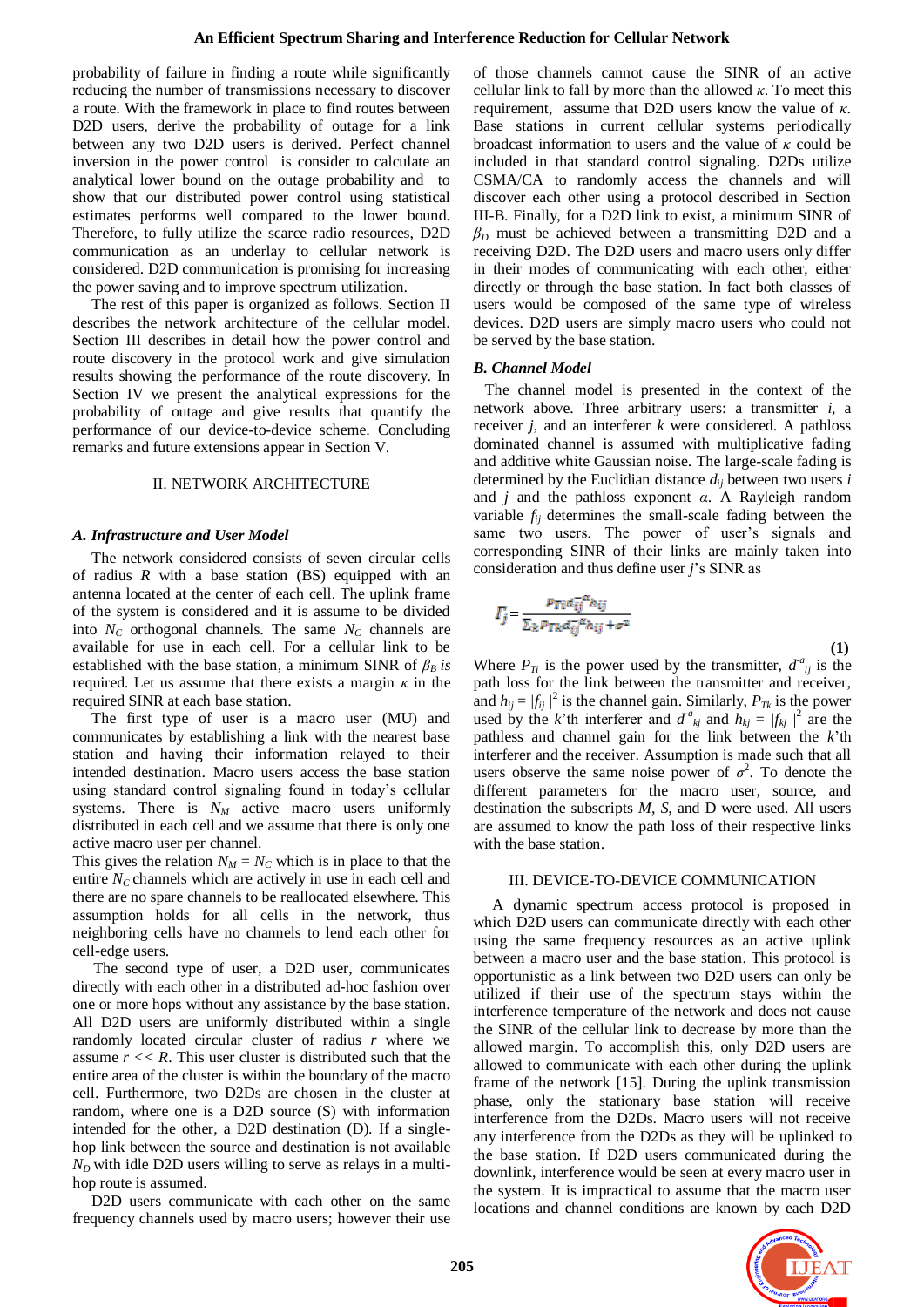user making it extremely difficult for D2D users to control the interference they cause. The same practical reasons prevent D2Ds from accurately controlling their power to adjust for interference from active macro users. Thus, macro user interference will not affect the power control but will be considered in D2D link quality when the SINR thresholds are evaluated.

 There are two main steps in our protocol. First, the power control of D2D users. Because D2D's use of the macro user's bandwidth is constrained by how much interference they cause, the power control will be the main determining factor in the protocol's performance. Once an allowed transmit power has been calculated, the second step will be for a D2D user to discover either a single-hop or multi-hop route to their intended destination.

# *A. Power Control for Device-to-Device Users*

A minimum SINR of  $\beta_B$  is required for a macro user link to exist with the base station so that there can be at most a *κ*  change in the base station's SINR due to interference from a transmitting D2D user.

If D2D users control their interference perfectly, a macro user with perfect power control will achieve the required SINR of  $\beta_B$ . This result is obtained by the macro user scaling its own transmit power by *κ*.

Thus in the absence of the D2D interference, a macro user link will achieve an SNR or SINR with zero interference, of *κβ*<sub>*B*</sub>. The effects of *κ* in the macro user link can be seen by looking at the SNR at the base station. After rearranging terms, a bound on the transmit power of macro users is given as

$$
\frac{p_{TM} d_M^{\pi_B h_{MB}}}{\sigma^2} \ge k\beta_B
$$
\n
$$
P_{TM} \ge k\beta_B d_{MB}^{\pi} h_{MB}^{-1} \triangleq P_{TM}^{min},
$$
\n(2)

Where  $d^a{}_{MB}$  and  $h_{MB}$  are the path loss and channel gain between a macro user and the base station. Assuming prefect knowledge of the channel gain, the bound in (2) gives a transmit power for macro users such that the probability of outage will be zero. The performance of the D2D users is mainly focused and the macro user power is controlled by the base station with an error free estimate of the channel gain. In practice, the estimate may contain some error causing the macro user to go into outage. This outage is independent of the D2D's use of the channel. The SINR of a macro user link that is interfered by a single random D2D user is evaluated. Without loss of generality, D2D as the source *S* is referred. Consider  $P_{TM}$  to be the allowed minimum (2), after rearranging terms, the bound on the transmit power of a D2D user can be given as

$$
\frac{p_{TM} a_{MB}^{-\alpha}}{p_{TS} a_{SB}^{-\alpha}} \ge \beta_B
$$
\n
$$
p_{TS}^{max} \triangleq (k-1) d_{SB}^{\alpha} \sigma^2 h_{SB}^{-1} \ge P_{TS},
$$
\n(3)

Where  $d^a{}_{SB}$  and  $h_{SB}$  are the path loss and channel gain between the source and the base station. Assuming a D2D has perfect knowledge of  $\kappa$  and  $h_{SB}$ , the bound in (3) gives a transmit power that a D2D can use and not cause a macro user to go into outage. We assume that there is no coordination between D2Ds and the base station, so *hSB* will

be unknown and must be estimated. A statistical estimate is used and  $h_{SB}$  is assumed to be estimated by the mean of the fading, and define  $\overline{h_{SB}} \triangleq$  E[h<sub>SB</sub>]. Using that estimate, a D2D can calculate a usable maximum transmit power which is given as  $P_{T_s}^{max^*} = (\kappa - 1)d_{SB}^a\sigma^2(\widehat{h_{SB}})^{-1}$ . The accuracy of  $\widehat{h_{\sf SB}}$  in estimating  $h_{SB}$  will determine how much interference the base station receives from a transmitting D2D user.

When  $\widehat{h_{SB}}$  <  $h_{SB}$ , the calculated maximum  $P_{Ts}^{max*}$  will exceed the true maximum  $P_{Ts}^{max}$  *and* the macro user will go into outage. Conversely, when  $\overline{h_{SB}} > h_{SB}$ ,  $P_{Ts}^{max*}$  will be lower than the true maximum.

This in turn means that a D2D could potentially use  $P_{T_s}^{max}$ *−PTs max\** additional transmit power and still not cause a macro user to go into outage. This can be exploited to allow for additional scaling of the D2D link power to improve D2D link quality at no cost to the macro user link quality.

Thus far,  $P_{Ts}^{max*}$  has been controlled to minimize the interference they cause to the base station. Ideally, the power control for a D2D user should also consider the link used to reach the intended destination *D*, specifically the fading  $h_{SD}$ . We know that for the source transmitting with power  $P_{Ts}^{max*}$ , a correctly received packet at the destination will have power  $P_{RD} = P_{Ts}^{max*} d^a_{SD} h_{SD}$ . The additional power control mentioned just above could be realized in the form of an estimate of the fading, denoted as  $\widehat{h_{5D}}$ .

Using that estimate, channel inversion can be used in the power control of the D2D link. The calculated maximum power of  $P_{T_s}^{max*}$  can be scaled to set a new usable transmit power for D2D users as  $P^*_{TS} = P^{max*}_{TS}$   $(\widehat{h_{5D}})^{-1}$ . Numerous in current literature show that channel estimation is feasible but the distributed nature of the D2D communication may prohibit any additional overhead for channel estimation. As such, we use a constant estimate and assume  $\widehat{h_{SD}} \triangleq E[h_{SD}]$ . This is a practical choice for the estimate and is equivalent to just power controlling over the pathloss and ignoring the fast effects. Perfect channel inversion is considered,  $h_{5D}$  $=h<sub>SD</sub>$ , which analyzes the system as if there were no interference constraints or limits on transmit power levels.

 After the power control has been completed, the source is able to set it's transmit power to

$$
P_{TS}^* = (k-1)d_{SB}^{\alpha}\sigma^2(\widehat{h_{SB}})^{-1}(\widehat{h_{SD}})^{-1}
$$
 (4)

The power in (4) assumes a single-hop link between the D<sub>2</sub>D source and destination. When a multi-hop route is formed, the same power is used by changing the subscripts *S*   $=$  *i* and  $D = j$  to denote a link between the *i*'th and *j*'th D2D users. Using the mean of the fading as the two estimates gives practical methods for D2Ds to set their own transmit power with minimal overhead. The second step of the protocol is D2Ds use a practical discovery method to establish routes using the transmit power just derived.

# *B. Distributed Route Discovery for Two-way Device-to Device Communication*

The D2D routing protocol inspired by the DSR protocol is developed. DSR is a source initiated packet based discovery protocol.

The standard DSR protocol floods the network with discovery packets and in doing so, exchanges the address of

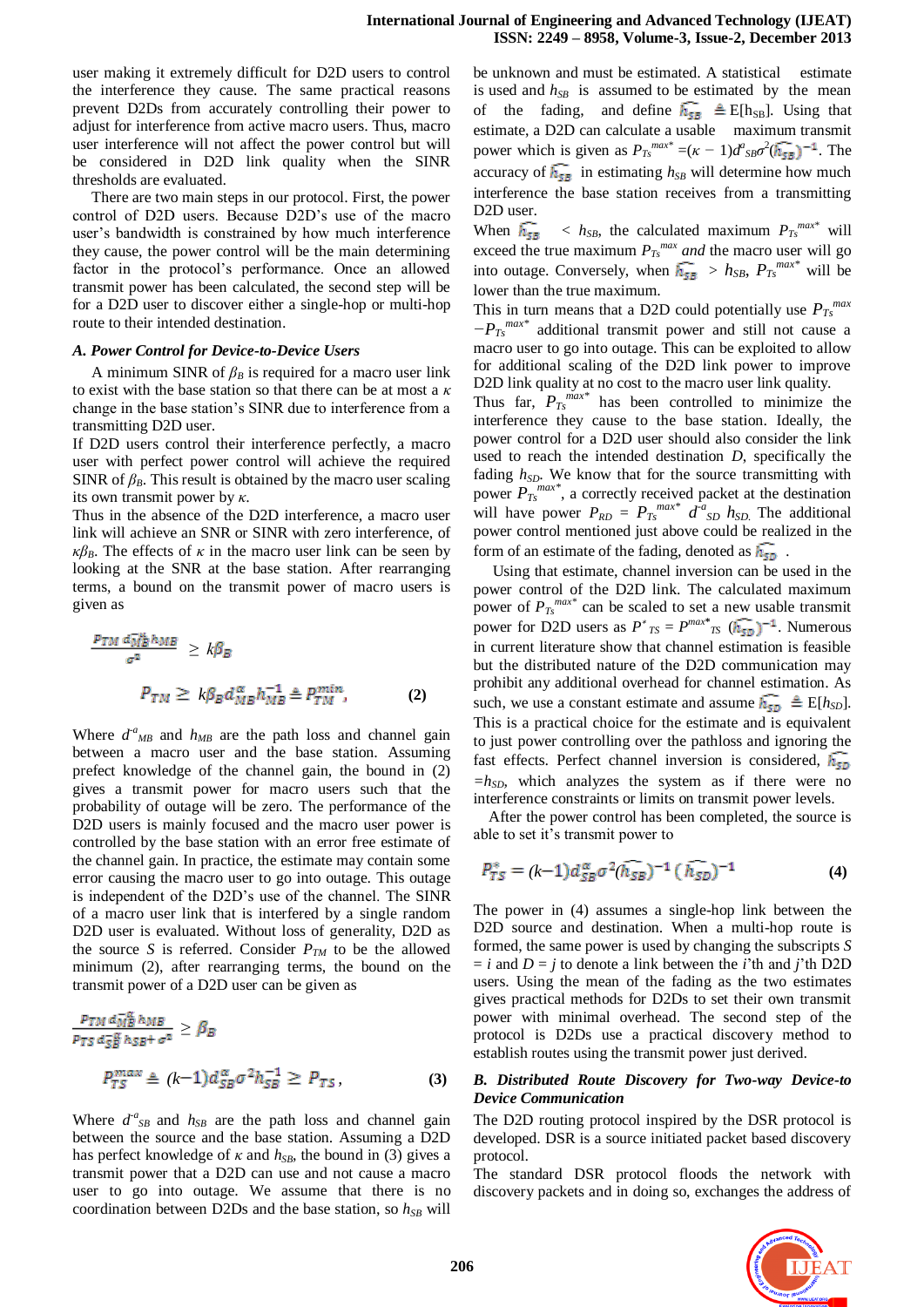the nodes in the network, so the destination will have a virtual map of how to reach the source.

A modified packet structure that also includes the channel number and transmits power used for transmission as well as the interference power seen by the transmitting node is used.

 Previous research work shows that the flooding rules in D2DR help to keep the routing overhead small. Specifically, discovery packets are only allowed to traverse small areas of the network and will never traverse the same link twice, preventing loop problems. Furthermore, D2Ds employ CSMA/CA to ensure that only one D2D accesses the channel at a given time. By enforcing these rules, the number of discovery transmissions decreases, therefore reducing both the overhead and the interference effects of D2DR. In our implementation of the D2DR protocol, forwarding relays are intended to add their transmission power and measured interference power to the discovery packet in addition to their address. To begin, the D2D source broadcasts a packet intended for the destination and includes in the packet its transmission power  $P^*_{T_s}$  as calculated from (4), and its own measured interference power, *IS*. Without loss of generality, assume the packet is received by the *j*'th D2D, denoted as node *j*. To see the effects of including those two powers in the discovery packet, we look at

$$
\Gamma_j = \frac{P_{R_j}}{I_j + \sigma^2},\tag{5}
$$

Where  $\Gamma_j$  and  $P_{Rj}$  are the measured SINR and received powerat node *j*. *I<sup>j</sup>* represents the measured sum interference power which accounts for both in-cell and out-of-cell interferers at node *j*. Using (5) and the fact that  $P_{Rj} = P^*_{Ts}$ *d− α Sj hSj* can be written as

$$
d_{Sj}^{-\alpha} h_{Sj} = \frac{I_j (I_j + \sigma^2)}{p_{TS}^*}, \qquad (6)
$$

which solves for the combined path loss and channel gain. Node *j* knows  $P^*_{Ts}$  from the discovery packet, and  $\Gamma_j$ ,  $I_j$ , and  $\sigma^2$  are measured values, so node *j* can calculate the combined and channel gain. In a similar fashion, the required SINR constraint of  $β<sub>D</sub>$  for node *j*, with transmit power  $P^*_{Tj}$  to communicate back to the source, can be rewritten to show

$$
\frac{P_{Tj} d_j s^* h_j s}{l_S + \sigma^2} \ge \beta_D
$$
\n
$$
P_{Tj}^* \ge d_{jS}^{\alpha} h_{jS}^{-1} (I_S + \sigma^2) \beta_D \triangleq P_{Tj}^{min},
$$
\n(7)

Which gives the minimum transmit power that node *j* must use to communicate with the source.

Symmetric channels were asumed such that  $d^{-\alpha}$ <sub>*Sj*</sub>  $h_{sj} = d^{-\alpha}$ <sub>*jS*</sub>  $h_{jS}$  and the discovery packet contains the interference power seen by the source, thus node *j* can calculate  $P^{min}$  *Tj*. If  $P^*$  *Tj*.  $\geq$  $P^{min}$ <sub>*Tj.*</sub> is satisfied, node *j* knows that its packet will be received by the source even before it is transmitted. In certain topologies and channel conditions, there will be no value for  $P^*_{Tj}$  in which a two-way D2D link can be sustained and the link would be considered in outage. If

node *j* is the D2D destination, then a single-hop route exists with the D2D source.

If a single-hop route does not exist, then node *j* can continue the discovery process and serve as a relay. However, it will only continue the discovery if it knows that a two-way link exists with the D2D source.



**Figure 1. An example realization of what a cellular network with an under laid D2D network may look like.**

The source (S) communicates over a single hop if possible, as to D1, or uses idle D2D users R*i* as relays over a multi hop route, as to D2. The interference from the macro user (MU) causes too much interference for a two-way route to be used with relay R1 the discovery packet adding its own transmission power and interference power. Any node receiving it can repeat the steps in (5), (6), and (7) to determine if a two-way link exists. Once the D2D destination receives the packet, it will have a list of relay nodes that form a multi-hop route with the D2D source.

A multi-hop route connecting two random D2Ds can be discovered is shown in figure1. Assume that the source S wants to communicate with the destination D1 by using the same channel as the active macro user MU. The source transmits a discovery packet intended for D1 at a power level of *PTS*. D1 is sufficiently far away from the interfering macro user to receive the packet and uses the values of *PTS*. and  $I<sub>S</sub>$  contained in the packet to determine that a two-way single-hop link exists with S.

Now assume that S wants to communicate with D2. Each relay R*i* would forward the discovery packet intended for D2 after adding their own transmit and interference power to the packet. A two-way route between R1 and R3 could not be used due to strong interference from the macro user.

Using the powers in the discovery packet from R1, R3 would be able to determine that a two-way link does not exist with R1 and would not forward the discovery packet. This reduces the number of transmissions necessary for discovery and increases the chances of discovery packets along two way routes reaching the destination. A two-way route could be established using R2 instead. In both the single-hop and multi-hop routes discussed above, the destinations need to be able to reply back to the source with the correct routing. By doing so, the source knows a route exists to its intended destination and its message should be successfully delivered.

By including the transmission and interference powers in the discovery packet, D2D users get important network information about links with their neighbors. The network information will improve the likelihood that a two-way route is discovered and lower the number of transmissions necessary to do so.

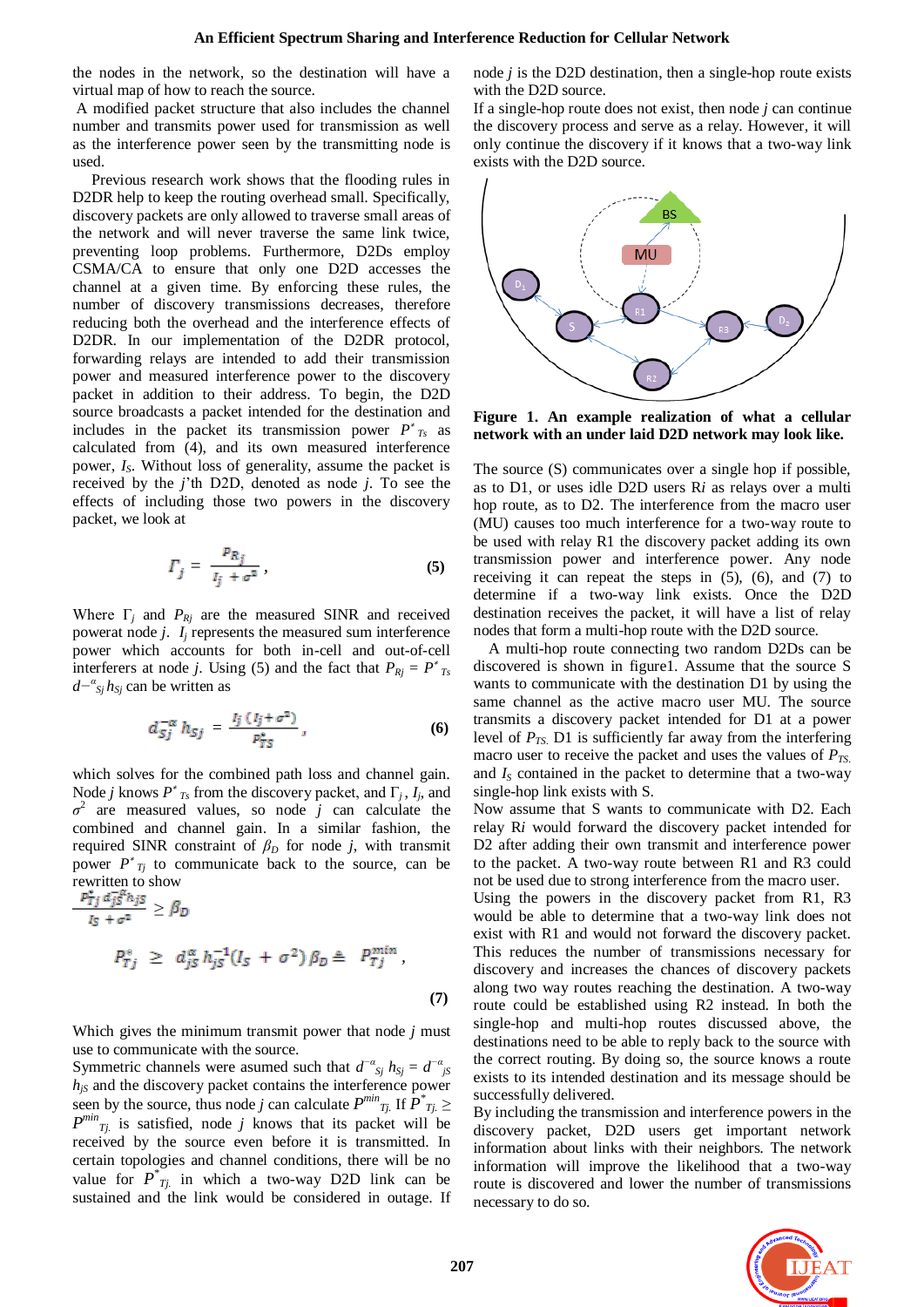| <b>System Parameters</b>              | <b>Value</b>     |
|---------------------------------------|------------------|
| Cell Radius(R)                        | 2000m            |
| Cluster Radius $(r)$                  | 500 <sub>m</sub> |
| Number of Channels $(N_C)$            | 30               |
| Number of MUs $(N_M)$                 | 30               |
| Noise( $\sigma^2$ )                   | $-96$ dbm        |
| Minimum BS SINR ( $\beta_{\bar{B}}$ ) | 10db             |
| Minimum D2D SINR( $\beta_D$ )         | 5db              |
| Interference Margin at BS(k)          | 3db              |
| Mean of Rayleigh Fading $(E[h_{ii}])$ |                  |

# **TABLE 1.NETWORK PARAMETERS**



**Figure 2. The probability of outage in discovering a twoway D2D route.**

# *C. Route Discovery Simulation Results*

Our network model was simulated for  $10^6$  random topologies in MATLAB. The various network parameters used for the simulations are shown in Table I.

These simulation results show the performance of the center macro cell only but take into account the interference effects from the six other surrounding macro cells. Figure2 shows the probability of outage in discovering a two-way D2D route versus the number of available D2D relays  $(N_D)$  in the cluster. From the graph it can be noted that for a given value of *ND*, not all relays participate in the route connecting the source and destination and also as  $N<sub>D</sub>$  increases, the outage rate decreases.

Relays willing to forward information for the D2D source can help overcome high attenuation channels due to large distances and random fading. As *α* increases, probability of outage decreases. Even though each hop in the D2D route sees higher attenuation, interference from cellular users is lower, and D2Ds interfere with the BS less allowing them to transmit at a higher power. Finally, the figure 2 shows that using the network information in the discovery packet will significantly improve the probability of discovering a twoway route.



Figure 3. Network topology realization presenting the various random distances in the model.

# IV. OUTAGE ANALYSIS OF DEVICE - TO - DEVICE **COMMUNICATION**

The D2D outage probability using both the distance and fading channel probability distributions is derived which allows us to consider all D2D locations in the macro cell and all possible channel conditions between users.

## *A. Single-hop Probability of Outage Derivation*

An example network topology realization is shown in figure 3 as we derive the outage probability of a single-hop link between two randomly placed D2Ds. The probability is defined as  $P^{out}_{D}$ . As a first step, the outage probability is driven for all channels in terms of the outage probability for a single channel.

The available bandwidth is divided into  $N_c$  orthogonal channels and D2Ds are able to access any of them. The orthogonality of those channels results in a link's outage on channel *C<sup>i</sup>* being independent of and identically distributed to a link's outage on channel  $C_i$  for  $i \neq j$ . Thus we can easily write

$$
P_D^{out} = (P_{D \mid Ci}^{out})^{Nc} \t\t(8)
$$

which gives the probability of outage for a single-hop D2Dlink on  $N_c$  orthogonal channels. Assuming a given channel  $C_i$ , the second step is to derive the probability of outage  $P^{out}_{D|C_i}$ . The geometry of the model to define the outage in terms of the random distance between the source and destination is used. Only a single D2D sourcedestination pair separated by a distance  $d_{SD}$  is considered.

We know for a D2D link to exist, the SINR at the destination must be above the required threshold  $\beta_D$ . If we look at the SINR equation for the D2D link and set the macro user and D2D user transmit powers as  $P_{TM} = P^{min}_{TM}$ and  $P_{TS} = P^*_{TS}$ , as derived in Section III-A, after rearranging terms, we obtain

$$
\beta_D \leq \frac{P_{TS} d_{SB}^{-\alpha} h_{SD}}{P_{TM} d_{MD}^{-\alpha} h_{MD} + \sigma^2} \frac{1}{d_{SD} \left( \frac{d_{MD}^{\alpha} (k-1) d_{SB}^{\alpha} h_{SD} h_{MB} (\overline{h_{SB}})^{-1}}{\beta_D (\overline{h_{SD}}) [k \beta_B d_{MB}^{\alpha} h_{MD} + d_{MD}^{\alpha} h_{MB}]} \right)^{\frac{1}{\alpha}} \triangleq d_{max}
$$
\n(9)

which gives an upper bound on the allowed distance between the D2D source and destination as a function of the network parameters in the model. The distance *dmax* is the maximum transmission distance of the source and defines a region around the source, shown by the shaded area in figure 3, in which the destination must be located in order to

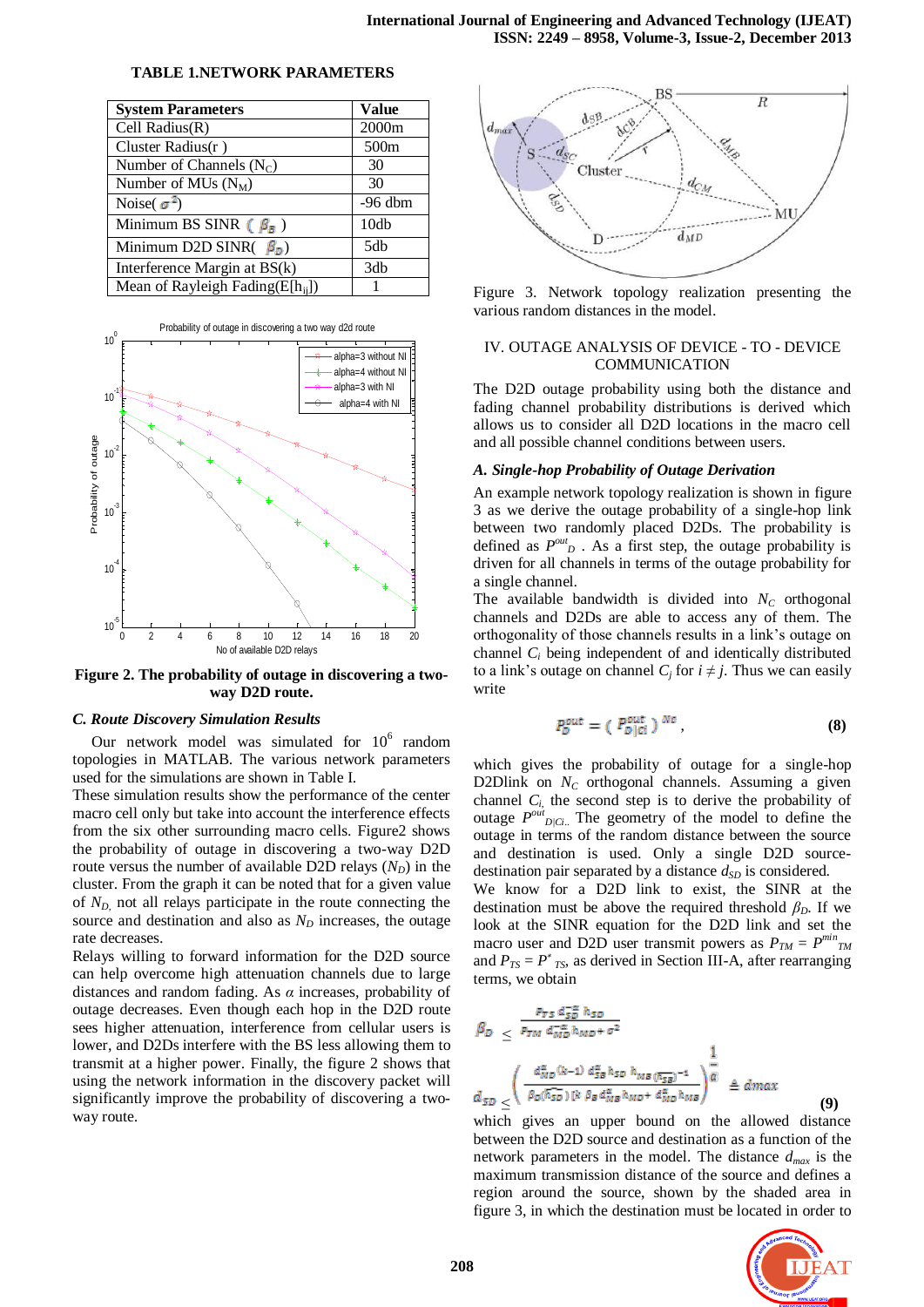satisfy the required SINR  $\beta_D$ . Thus, the probability of a link satisfying the SINR requirement and not being in outage,  $Pr[d_{SD} \le d_{max}]$ , is the ratio of all the feasible locations of the destination that result in a successful link, which is the coverage region of the source, to all possible destination locations, the area of the entire cluster.

# *B .Bounds on the Single-hop Probability of Outage*

The exact model as shown in figure 4 was simulated for  $10^6$ random topologies. The probability of outage in (8) for a single D2D link sharing any of the  $N_c$  channels with an active macro user versus the path loss exponent  $\alpha$  is plotted in figure 4.



 **Figure 4. Probability of outage for D2D users**

A fixed radius ratio of  $r/R = 0.25$  is used and the number of channels in the network is varied. A perfect channel estimate of  $\overline{h_{SD}} = h_{SD}$  is considered for the power control which gives a lower bound on the outage probability. Perfect knowledge of the channel is difficult to obtain in practice so, our protocol uses a statistical estimate of  $\overline{h_{5p}}$  $=$ E[ $h<sub>SD</sub>$ ] in the power control. It can be noted that as NC increases,  $P_{Dout}$  decreases as D2Ds lower interference from macro users. This in turn makes fading effects along the source-destination link,  $h_{SD}$ , more significant. With increasing *α*, D2Ds can transmit at a have more diversity in the resources that they can use. The increased diversity allows them to choose a channel with perfect channel gain estimates and statistical estimates in the D2D source's power control are considered. There is a higher power due to the reduction in their interference at the base station. The analytical probability of outage for a macro user,  $P_{Mout}$ , who is sharing its channel with a D2D link, is shown in figure 5.



**Figure 5. Probability of outage for macro users**

The calculations to derive *PMout* are done in the same manner as that for a D2D link; however they are much easier due to the fixed location of the base station. It can be observed that as *N<sup>C</sup>* varies; most values of *PMout* are less than 10*<sup>−</sup>*<sup>2</sup> and start to level off for large *α*. In order for the D2D outage probability to decrease with  $\alpha$ , it is expected for the macro user outage probability to increase. This is an analytical upper bound on the D2D outage where it shows the best performance of a D2D link while guaranteeing that the power control over the D2D source-destination link does not cause outage at the base station. In this scenario, the outage of the macro user link comes from the estimate of the channel gain between the D2D source and the base station. It can be also noted that as the different channel gain estimates cause the D2D outage to increase, there is a corresponding decrease in the macro user outage as there is always a tradeoff in performance as the two different classes of users try to share the spectrum.

## *C. Multi-hop Simulation Results*

The performance of the network can be further quantified by looking at the power savings when D2D communication with perfect channel gain estimates and statistical estimates are considered. To quantify this, the cellular mode power is considered to be the sum of the powers for the D2D source to reach the base station,  $P_{TSB}$ , and for the base station to reach the D2D destination, *PTBD*.



 **Figure 6. Power Saving in D2D Communication**

The D2D mode power is calculated for a route of length *NHops* as the sum of the D2D's transmit power used in the route where the *n*'th D2D transmits with power  $P^*_{IDn}$ . Using these powers, the power savings is calculated as

$$
P_{save} = \frac{p_{T_{SB}} + p_{T_{BD}} - \sum_{n=4}^{N Hops} p_{T_{Dn}}^*}{p_{T_{SR}} + p_{T_{RD}}}
$$
(10)

Figure 6 shows the power savings in D2D.  $N_D = 0$ corresponds to a single-hop route between the source and destination. When  $\alpha \geq 3$  significant amount of power saving can be achieved [7]. These power savings come from the fact that D2Ds can communicate over shorter distances more efficiently than longer links with the base station. When  $\alpha$  is larger, D2Ds become more isolated from the base station making shorter distance hops more efficient.